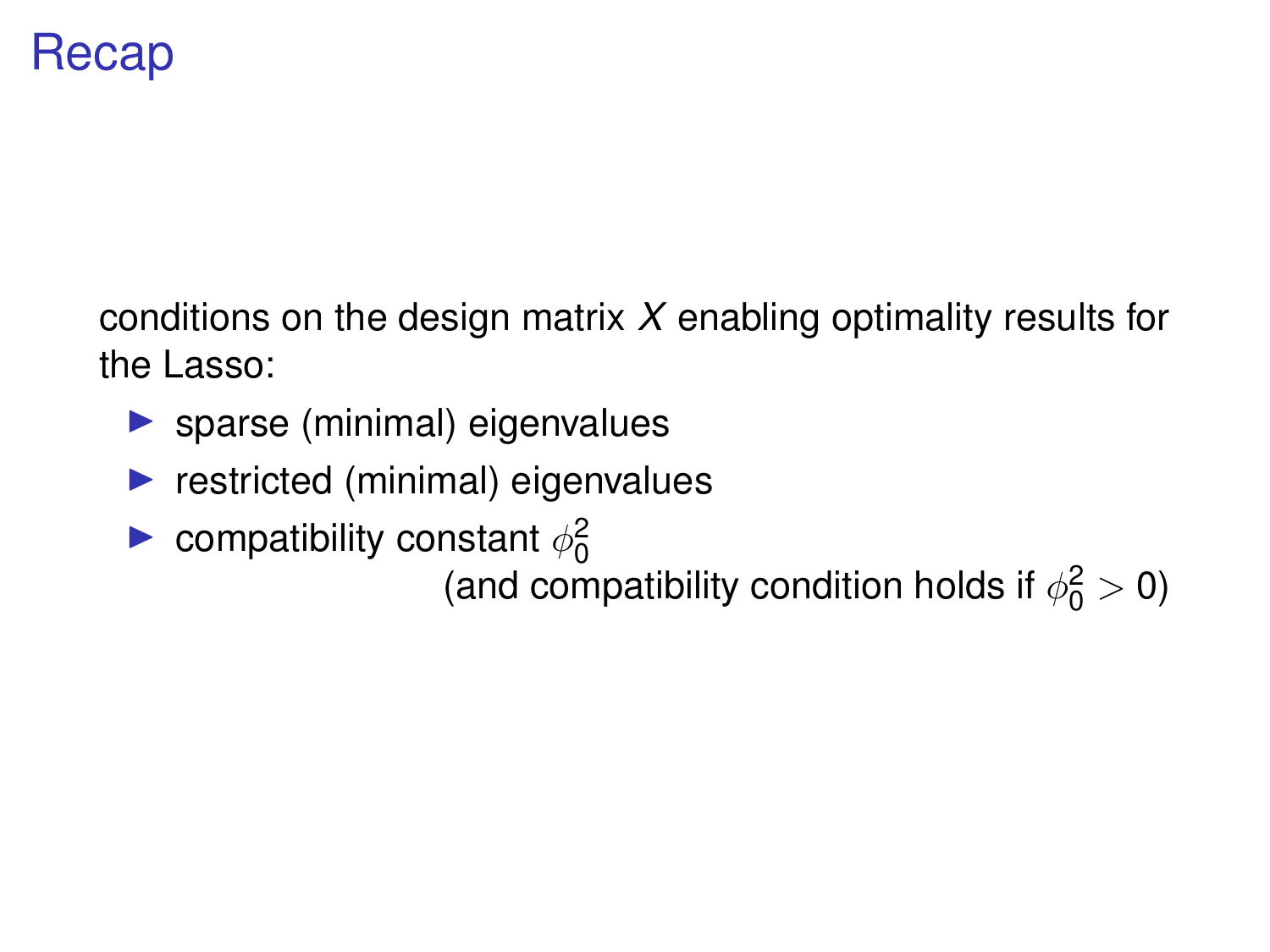## Oracle inequality for the Lasso

*Theorem 6.1 in Buhlmann and van de Geer (2011) ¨* assume: compatibility condition holds with compatibility constant  $\phi_0^2$  ( $\geq L > 0$ ) Then, on  $T$  and for  $\lambda > 2\lambda_0$ :

$$
\|X(\hat{\beta}-\beta^0\|_2^2/n+\lambda\|\hat{\beta}-\beta^0\|_1\leq 4\lambda^2s_0/\phi_0^2
$$

recall: 
$$
\mathcal{T} = \{2 \max_{j=1,\dots,p} |\varepsilon^T X^{(j)}/n| \leq \lambda_0\}
$$

$$
\mathbb{P}[\mathcal{T}] \text{ large if } \lambda_0 \asymp \sqrt{\log(p)/n}
$$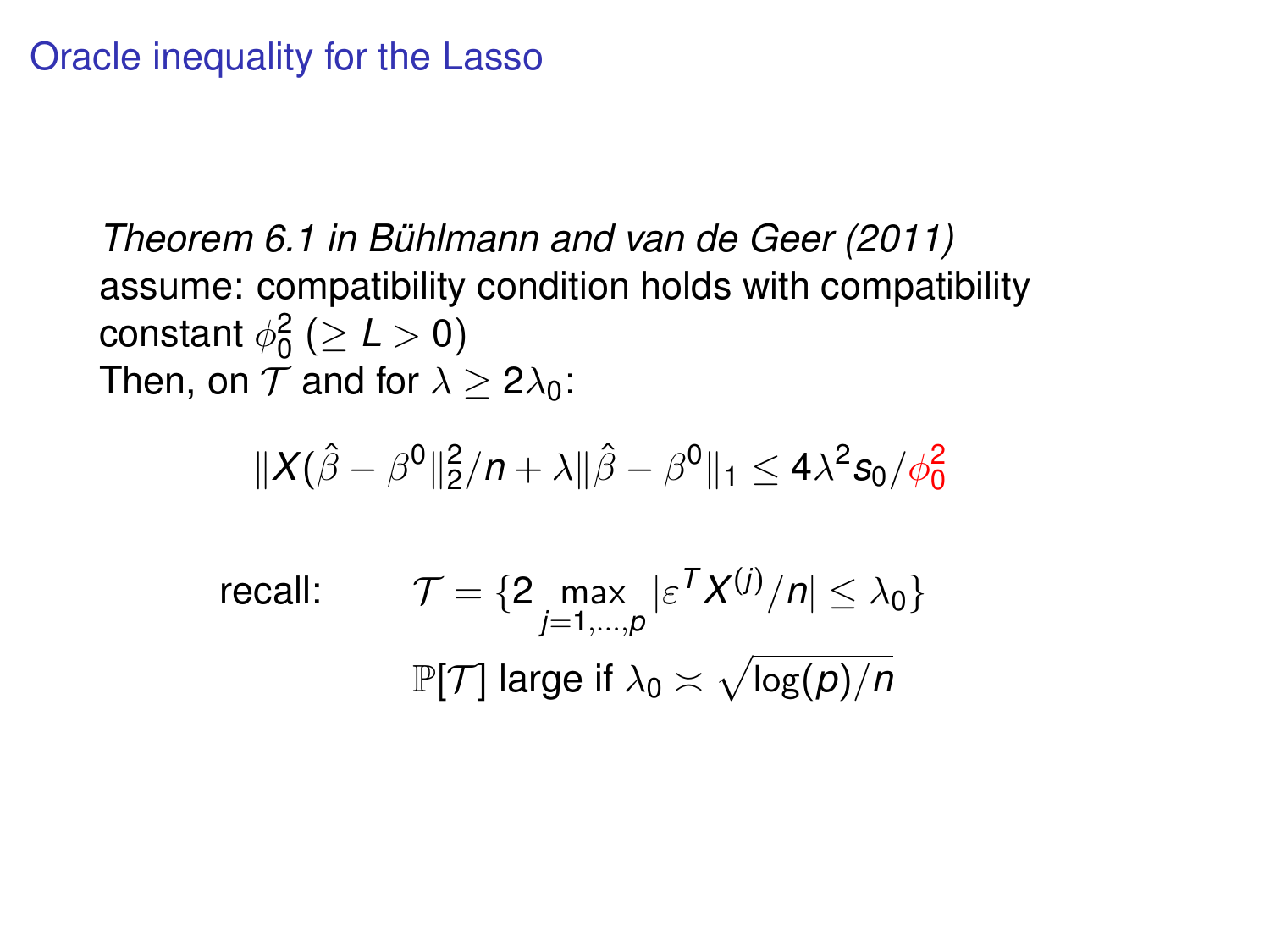implications:

$$
\|X(\hat{\beta} - \beta^0\|_2^2/n = O_P(s_0 \log(p)/n)
$$
 (fast rate)  

$$
\|\hat{\beta} - \beta^0\|_1 = O_P(s_0 \sqrt{\log(p)/n})
$$

these are the (minimax) optimal rates:

no other method can do better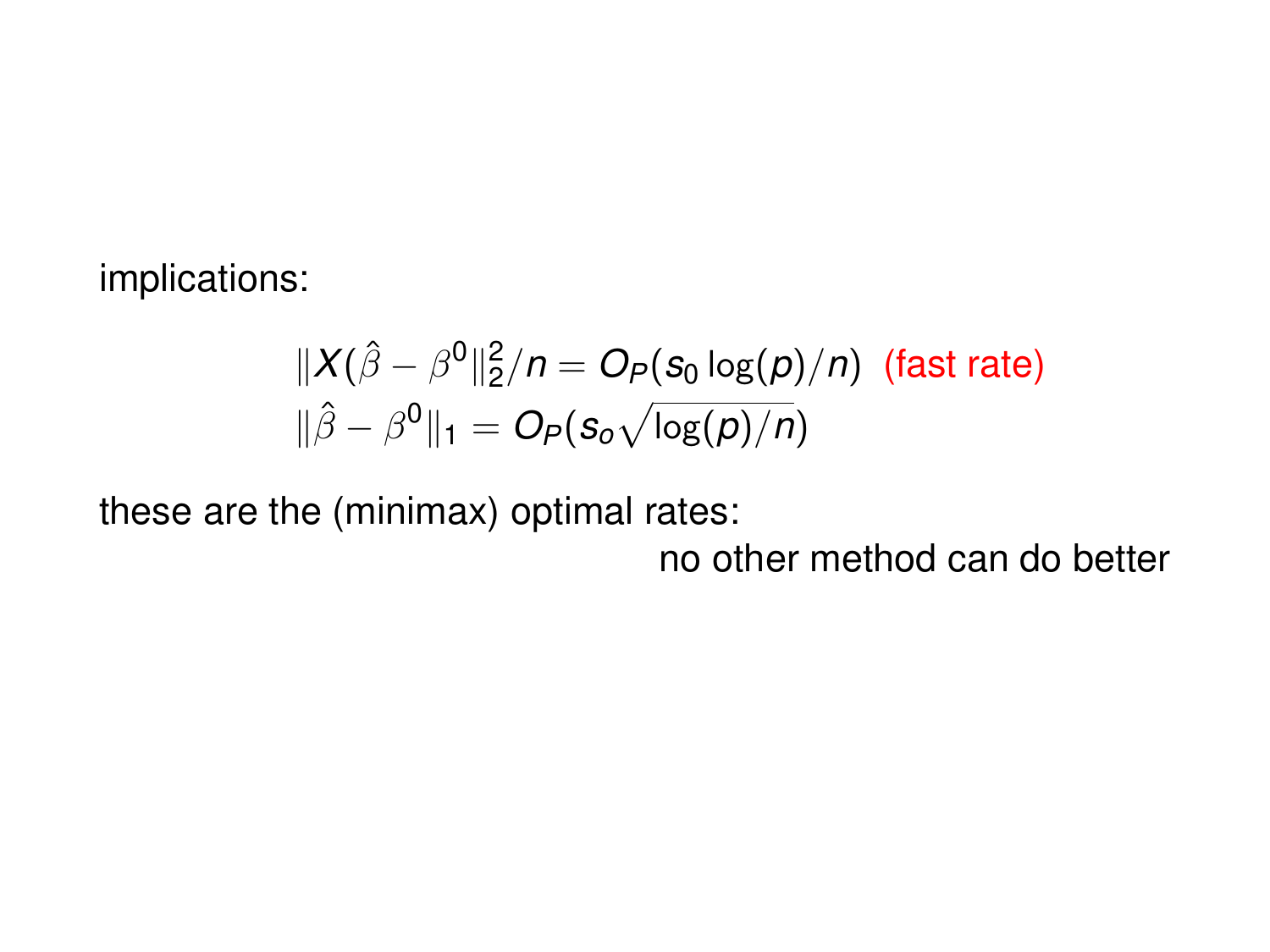assume compatibility condition and (e.g.) Gaussian errors in addition, require beta-min condition:

$$
\min_{j\in S_0}|\beta_j^0|\gg s_0\sqrt{\log(\rho)/n}
$$

$$
\implies \mathbb{P}[\hat{S} \supseteq S_0] \to 1 \ (p \geq n \to \infty)
$$

with high probab: Lasso selects a superset of the active set  $S_0$  $\rightsquigarrow$  Lasso does not miss an important active variable!

in practice:  $\lambda = \lambda_{CV} \sim$  leads "typically" to a too large model

LASSO: Least Absolute Shrinkage and Screening Operator